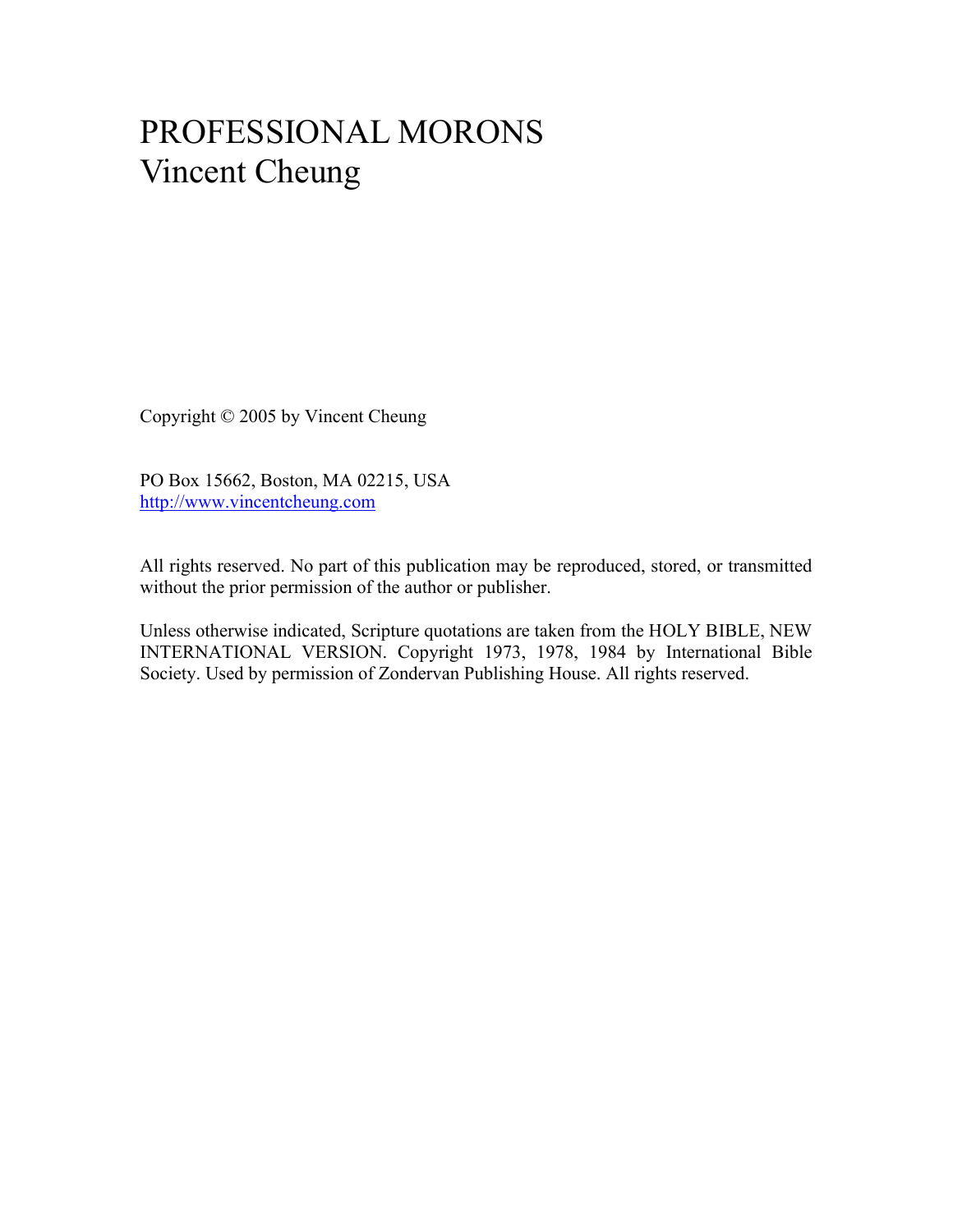# **CONTENTS**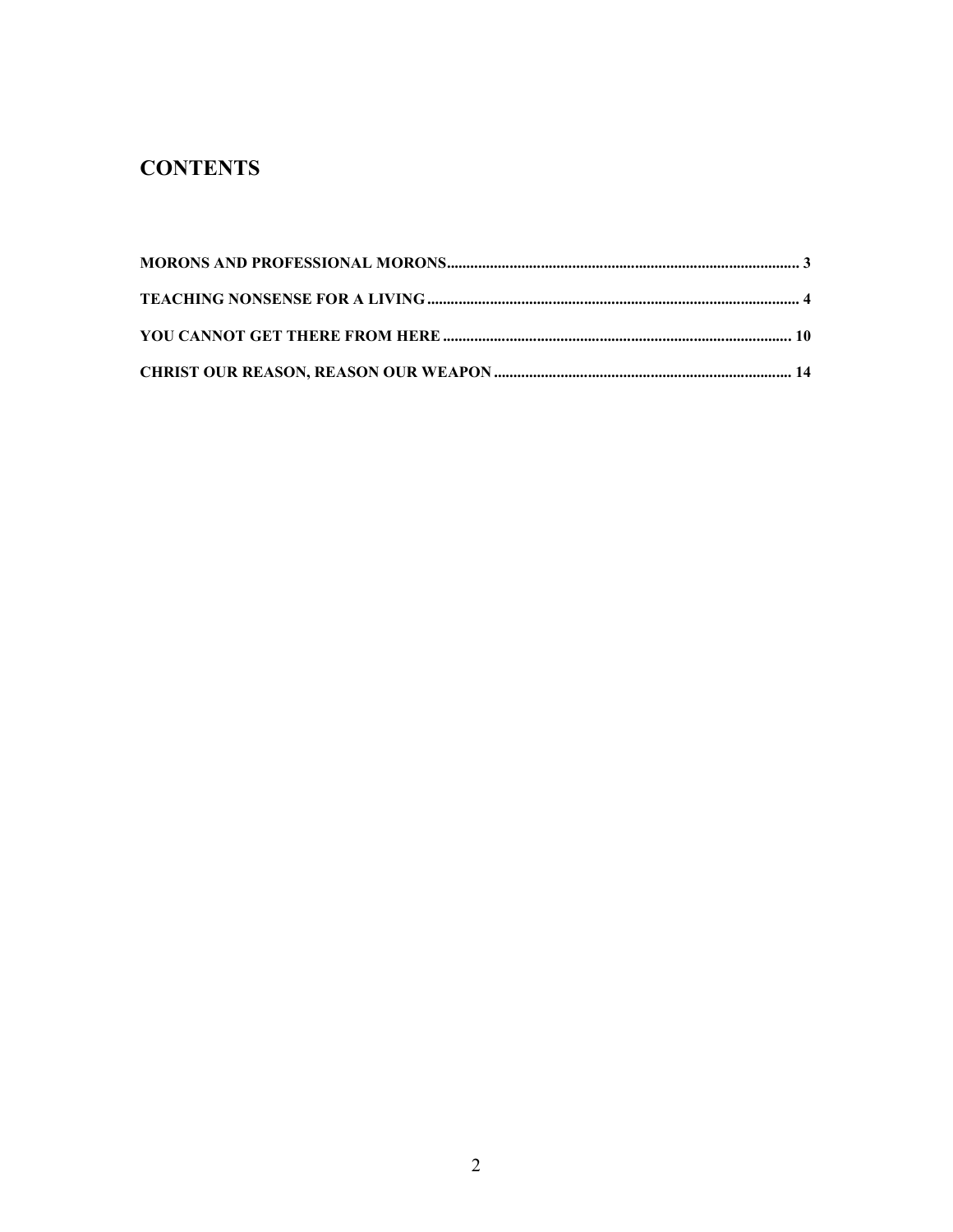### **MORONS AND PROFESSIONAL MORONS**

 $\overline{a}$ 

According to Scripture, all non-Christians are morons.<sup>1</sup> Even some professing Christians resent such a blunt and negative characterization of God's enemies, and so they disown and criticize me for speaking this way. However, as hard as they try to portray this as something that I have taken upon myself to assert, I am merely repeating what Scripture teaches. If they have a problem with it, then rather then disowning or criticizing me, they should face reality and disown Christ and criticize Scripture.

Some Christian writers are very courteous. In fact, they are so courteous that they allow their critics to haunt them to their deaths while patiently explaining again and again their unpopular but biblical views. Of course I believe in cordial discourse, especially in contexts in which Scripture commands such. However, these critics are often not interested in hearing what Scripture really says, but in protecting their own unbiblical opinions and beliefs, all the while insisting that they are genuine believers.

My policy is that, while I respect and even prefer polite theological discussions, when my critics try to use me to attack Scripture by proxy, I will expose them as the spiritual hypocrites that they are, and slam them down by the power of Christ the Logos, that is, by the very Scripture and Reason that they try to undermine.

It is important for us to realize that non-Christians are morons and that I am right in stating this as an integral part of the biblical approach to apologetics. This is because if we are going to face our intellectual enemies with Scripture as our weapon, then we better first accept Scripture's own description of the unbelievers, that they are stupid and depraved. No wonder many Christians are such feeble apologists! They have rejected Scripture's own description about the situation from the start.

I have often said that the person who affirms the biblical worldview and who practices the biblical apologetic can easily and conclusively defeat any non-Christian. It does not matter whether the non-Christian is an atheist, a Muslim, a Buddhist, or a Catholic, and it does not matter even if the non-Christian is highly educated. In fact, I have even stated that even a toddler who has been trained in biblical apologetics can crush any professor of science or philosophy. Here I will go even further. I will assert that even a person who is mentally limited or damaged in some way, but who can nevertheless communicate in fragmented statements (e.g. a person with Down's Syndrome), can still defeat any non-Christian scientist or philosopher.

<sup>&</sup>lt;sup>1</sup> I have provided biblical justification for this statement in numerous places in my writings, so I will not repeat it here. See Vincent Cheung, *Systematic Theology*, *Ultimate Questions*, *Presuppositional Confrontations*, *Apologetics in Conversation*, *Commentary on Ephesians*, and "A Moron by Any Other Name"; Douglas Wilson, *The Serrated Edge: A Brief Defense of Biblical Satire and Trinitarian Skylarking* (Canon Press, 2003); Robert A. Morey, "And God Mocked Them" (audio); and James E. Adams, *War Psalms of the Prince of Peace: Lessons From the Imprecatory Psalms* (Presbyterian and Reformed Publishing Company, 1991).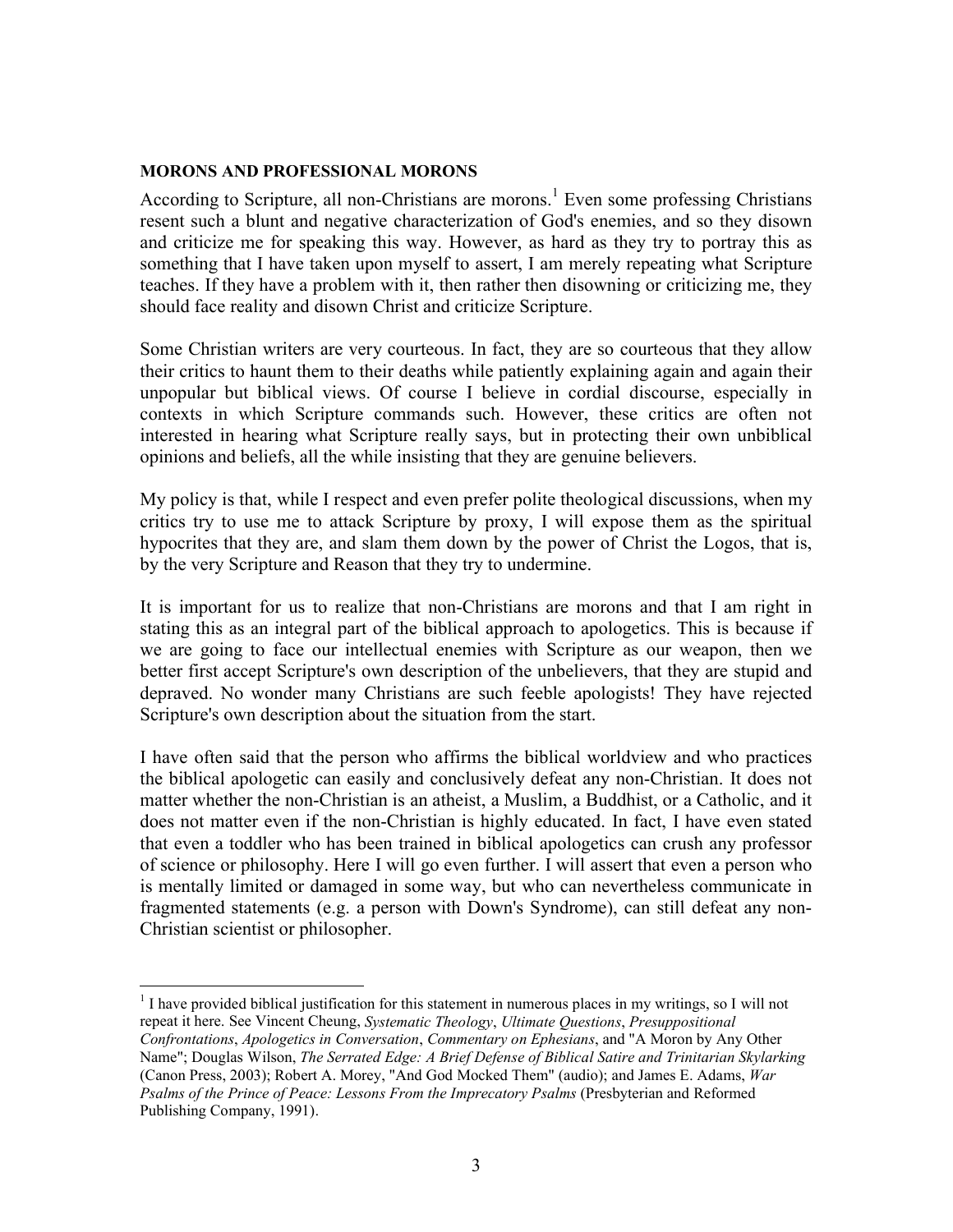Of course, some of us are able to argue with more finesse than others. And if you are a child, or a person with severe mental disabilities, or just a person who is unfamiliar with technical expressions, you might have to ask your non-Christian opponent to express his ideas and arguments in simpler language. Nevertheless, when it comes to the substance of the debate, as long as you can grasp the fundamental principles of the biblical worldview and the biblical apologetic, you too can be an invincible apologist for the Christian faith against any non-Christian opponent.

In connection with this, I have also said that although a non-Christian scientist or philosopher might give a better presentation of his views, the substance of his arguments are never really better than any other non-Christian, including the retarded and the insane. That is, a non-Christian scholar might be able to argue his case with greater precision, coherence, and thoroughness, but when it comes to the rational merits of his arguments, his case is just as foolish and fallacious than that of any uneducated and even mentally disabled non-Christian.

This is true not just when they are speaking about God or religion, but it is true about everything that they say. One's view on the ultimate reality, being ultimate, necessarily affects every area of his worldview; therefore, because the non-Christian is wrong about the ultimate reality, he is wrong about everything.

I say all of this not just because I enjoy insulting and belittling the unbelievers (although that also has its place; 1 Kings 18:27); rather, this is a scriptural teaching that few Christians are faithful to emphasize. Those who say anything about it at all usually obscure the teaching by their almost poetic language, making human depravity and wickedness, and the effects of sin on the mind, sound almost beautiful. But the Bible is blunt and unambiguous on this matter. It teaches that God has made "moronic" non-Christian philosophers and scholars, along with all their ideas (1 Corinthians 1:20). On this word, even the basic and popular *Strong's Concordance* yields the definition, "to make as a simpleton," so that there is no excuse in failing to understand the verse this way. Therefore, on the authority of Scripture, I charge any Christian with sin who distorts or hides this teaching, or who tries to undermine the efforts of others to proclaim it.

#### **TEACHING NONSENSE FOR A LIVING**

Since I interact almost exclusively with the works of professionals, in my writings I have already provided a number of examples on how even the most educated of non-Christians never rise above the stupidest of humanity in the substance of their arguments. Here I will offer yet another example from the debate between William Lane Craig and Walter Sinnott-Armstrong.

Sinnott-Armstrong is Professor of Philosophy and Professor of Legal Studies at Dartmouth College. Even if he is not among the very best of contemporary thinkers, his credentials and achievements are at least equal to many professional philosophers. In addition, one with the fame and stature of William Lane Craig thought it worthwhile to debate him. So let no one say that I have deliberately chosen an inferior specimen to criticize.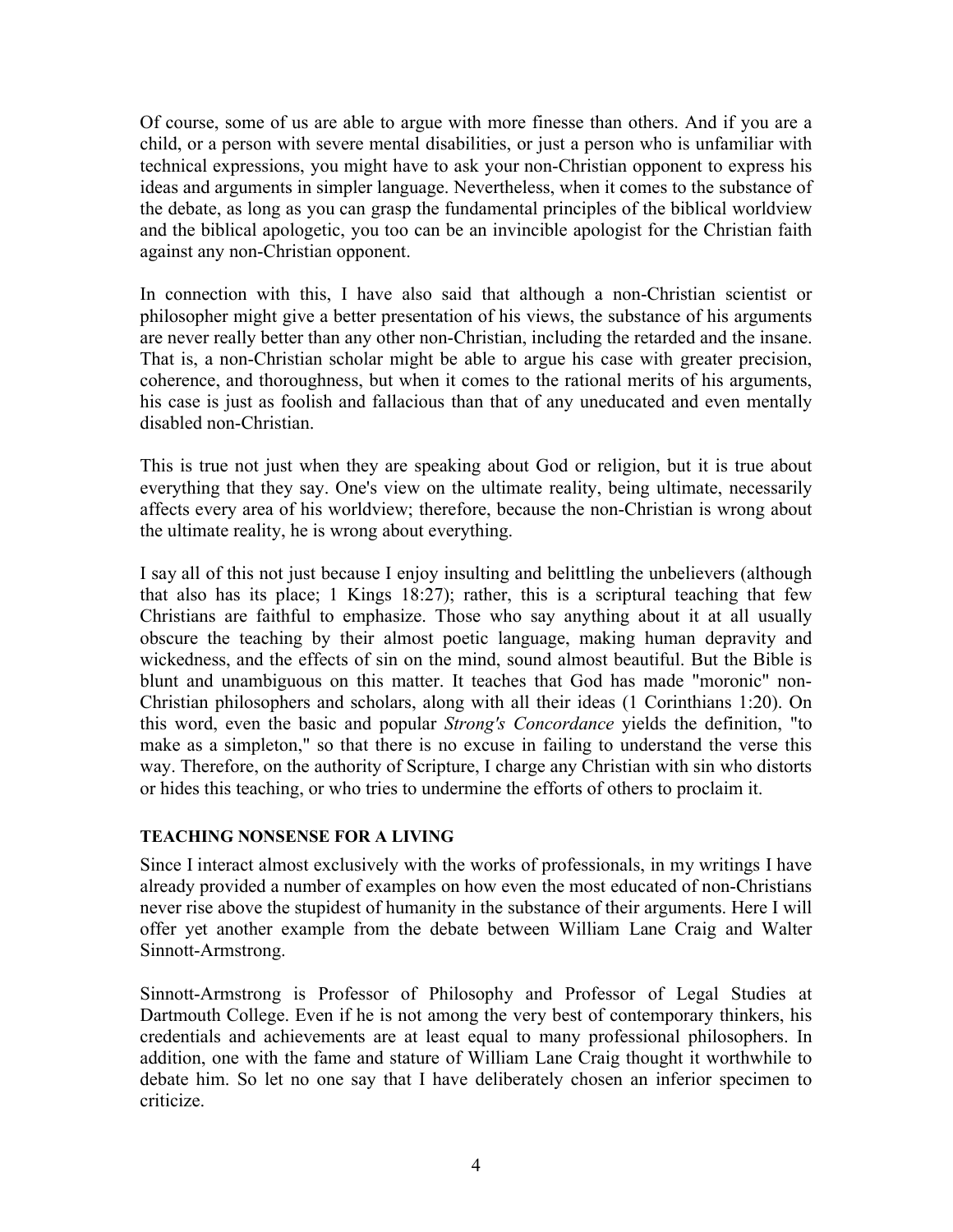One atheist is just as easy for me to refute as another, so I do not have to use Sinnott-Armstrong as an example. But let me tell you why I have chosen him. I had obtained the book containing the debate some time ago, and among other things, took notice of the fallacious statements written by him that I will shortly show you below. I thought that I could use them in some future writing project as illustrations.

Then, one day my wife came home and said that she heard William Lane Craig in an interview on a Christian radio program. The interview was mainly to promote this book, and the host of the program asked Craig about several of the issues that were discussed in the debate. My wife thought that Craig's responses were too uncertain, too tentative, and she wondered whether such weak answers do more damage rather than good for the Christian cause.

I could understand her sentiment, because even when we overlook the flaws of classical apologetics, I had always thought that Craig's arguments and conclusions are typically so "modest" that they are at best sub-biblical, and fail to exude the confidence and certainty that a Christian leader should exhibit in both his attitude and arguments, let alone instilling this same confidence and certainty in other Christians. Anyway, I will not let this article turn into a critique of Craig's presentation; I am only explaining why my wife and I were dissatisfied with it.

In any case, as I flipped through the debate again, I realized that it would be too inefficient to write a complete alternative response to Sinnott-Armstrong's arguments. This is because many of his challenges are directed toward the arguments of classical or evidential apologetics, and do not even touch the biblical or presuppositional arguments, so that even if his arguments were successful, it would not at all affect the biblical approach that I teach and practice. Moreover, his essays are presented in the context of his debate against Craig, so that unless my readers have already read the debate, I would have to explain the context from scratch before presenting my own response.

Therefore, as much as I would like to do it, I will not present a thorough critique of Sinnott-Armstrong's arguments. Instead, I will criticize one particular aspect of his thinking and presentation; it mainly concerns his arguments surrounding the problem of evil. Although the product does not amount to a total destruction of all his arguments, it is sufficient to show that, although he is a professor in philosophy, his reasoning ability does not rise above that of the average atheist, and so a professional moron is a moron still. With all of this in mind, let us now consider the case of Walter Sinnott-Armstrong.

In one place, he explains why he cares enough about the topic to participate in a public debate. He writes as follows:

My answer is that I am a teacher, so my job is to educate. I am also a philosopher. Philosophers question common assumptions and inspect the reasons for and against those assumptions. That is why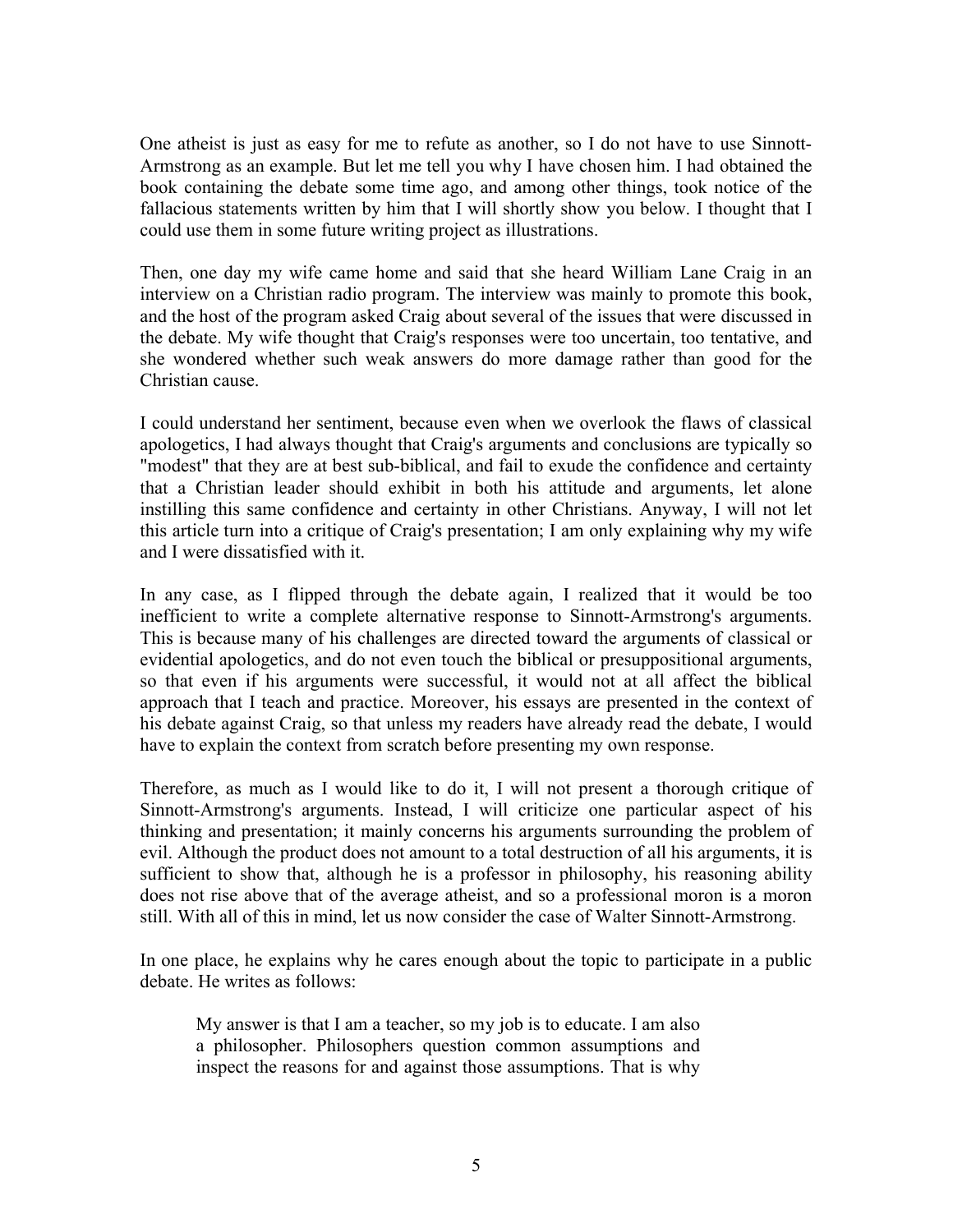I want to help readers get clear about the evidence for and against the existence of God, so that they can decide for themselves. $<sup>2</sup>$ </sup>

This assertion about his motive is very helpful to our analysis, because it commits him to a certain intellectual policy against which we can compare his actual arguments. And when he fails to live up to what he states above, it will make his hypocrisy and incompetence all the more obvious.

We then note that although his stated policy is to "question common assumptions," he nevertheless depends on numerous subjective/intuitive premises and common assumptions throughout his presentation.

For example, on page 34, he writes, "Craig still might ask, 'What's immoral about causing serious harms to other people without justification?' But now it *seems natural* to answer, 'It simply is. Objectively. Don't you agree?'" No, I do not agree. His response amounts to saying, "It *seems* objective," but if a belief is based only on "it seems," then it is by definition subjective, not objective. When you say "it seems" in a context like this, you are telling us something about yourself, and not about anything that is outside of your own mind.

I demand more than "it seems natural"; I demand a rational justification. What if what "seems natural" to you seems *unnatural* to me? What if what seems natural to a normal person seems unnatural to an insane person? Now what is normal and what is insane? And who is normal and who is insane? How do we know? Is "it seems natural" an adequate justification in any argument? If not, when is it adequate and when is it inadequate? How do we know? This "it seems natural" *seems* quite irrational, not to mention outright lazy.

Then, he writes, "Similarly, if *we look* long and hard at a natural evil, such as an intestinal blockage, and *we find* nothing to suggest any adequate compensation, then *we are justified* in believing that there is no adequate compensation for that evil.<sup>"3</sup> This pattern of argument occurs throughout his presentation; that is, our subjective intellectual investments into the situation are supposed to suffice in producing a rational justification for making an inference about objective reality. Sinnott-Armstrong appears to think that rational justification consists of our subjective satisfaction, and not necessary inferences.

In another place, he writes, "I am trying to show that *common sense* commits you to the premises of my argument."<sup>4</sup> Whether or not it is true that "common sense" commits us to his premises, how does he know that what we believe according to our "common sense" is true? He neither challenges nor establishes our "common sense" as a reliable way to truth, but simply assumes it in his arguments.

<sup>2</sup> William Lane Craig and Walter Sinnott-Armstrong, *God? A Debate Between a Christian and an Atheist* (Oxford University Press, 2004), p. 81.<br><sup>3</sup> Ibid., p. 95.

 $4$  Ibid., p. 144.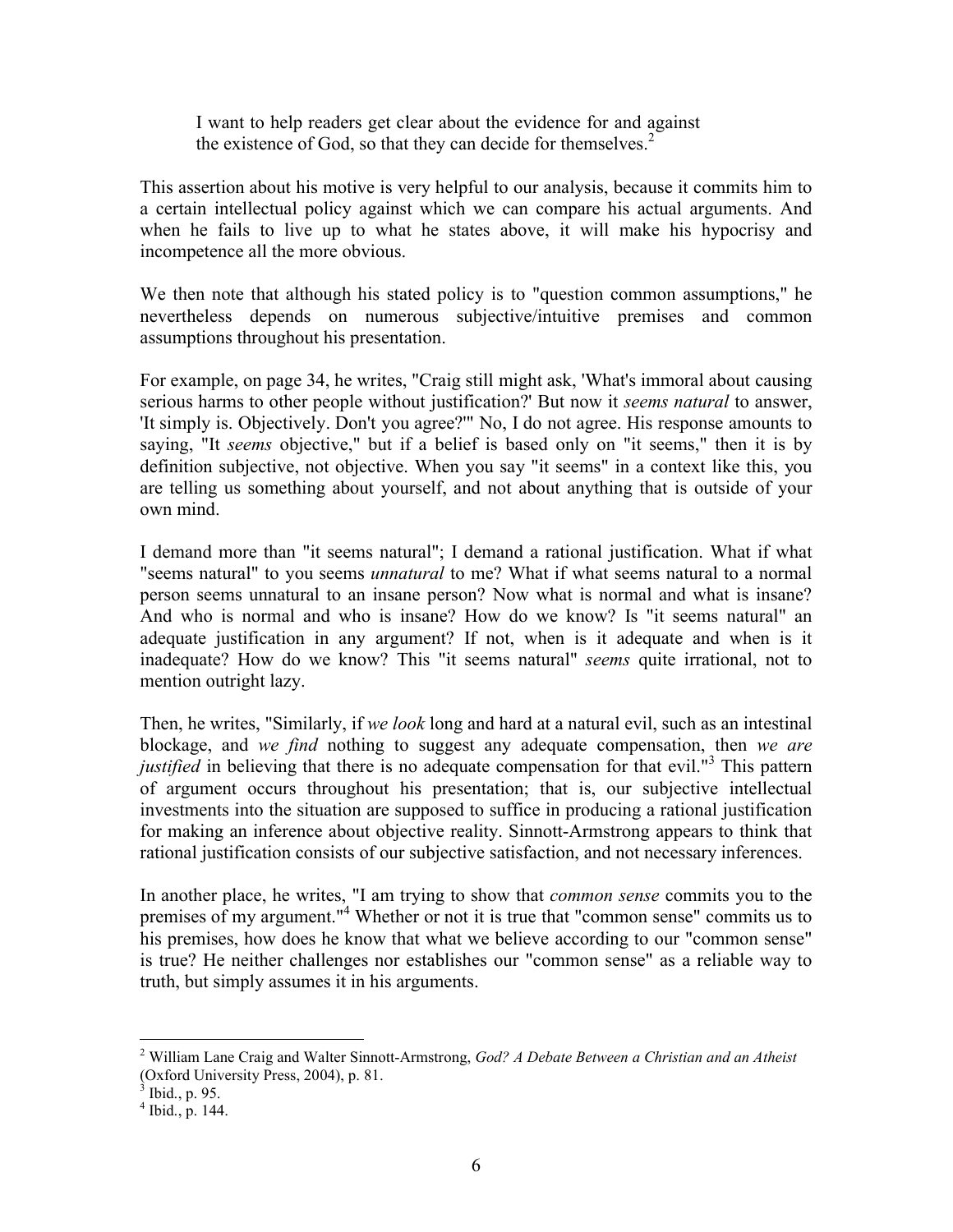On page 145, he says, "It might sound neat to say that God is not subject to our standards, but this ploy leaves it unclear what it is that makes God good. In the end, we need to use our own standards, because we cannot understand any others." But it is not automatically true that if God is not subject to our standards, then this leaves it unclear what it is that makes God good. The biblical doctrine of God's goodness answers the question, and Sinnott-Armstrong must confront the doctrine before making such a statement; that is, he must establish that the Bible is not God's written revelation.

Then, notice he says that "we need to use our own standards, *because* we cannot understand any others." But this is a purely pragmatic reason, and not a logical one. It amounts to saying, "We need to pretend that this is true because we have nothing else." And who is he to speak for all of us? Just because *he* cannot "understand any others" does not mean that the rest of us cannot; just because he is stupid and ignorant does not mean that he can drag the rest of us down with him. But even if we really cannot "understand any others," it does not mean that we must pretend that what we have is true. Why not resign ourselves to skepticism and ignorance? Moreover, philosophers constantly argue about what "our standards" should be in the first place. I contend that biblical standards should be "our standards."

Sinnott-Armstrong concludes the debate by saying, "In contrast, I tried to base my arguments on commonsense standards of reasonable belief and adequate compensation.<sup>"5</sup> Thus throughout the debate he appears completely oblivious to the fact that he has said, "I am also a philosopher. Philosophers question *common assumptions* and inspect the reasons for and against those assumptions."

The only way to reconcile his stated intellectual policy (to question common assumptions) with his actual debate strategy (to appeal to common sense) is if he makes a sharp distinction between common assumptions and common sense. That is, common *assumptions* refer to certain shared beliefs, while common *sense* refers to a shared intellectual ability or intuition that is in itself without content. But if this is what he does, then for a professional philosopher to leave this point unstated when the two are so easily confused or even identified is still inexcusable.

In any case, numerous problems remain even if he makes a sharp distinction between common assumptions and common sense. For example, if common sense refers to only a shared intellectual ability or intuition without content, then how could this "sense" that is so common produce these common "assumptions" that he now challenges using common "sense"? That is, if the "sense" and the "assumptions" contradict each other, then how can both be "common"?

Perhaps the common assumptions (that Sinnott-Armstrong challenges) were adopted because people failed to use common sense, in which case, common sense refers to a common ability or intuition that is not commonly used. Or, the common assumptions were produced by a common flaw in thinking that caused people to deviate from their common sense. But then what is this "flaw"? Is the "flaw" not part of the "sense"? Why

 $<sup>5</sup>$  Ibid., p. 149.</sup>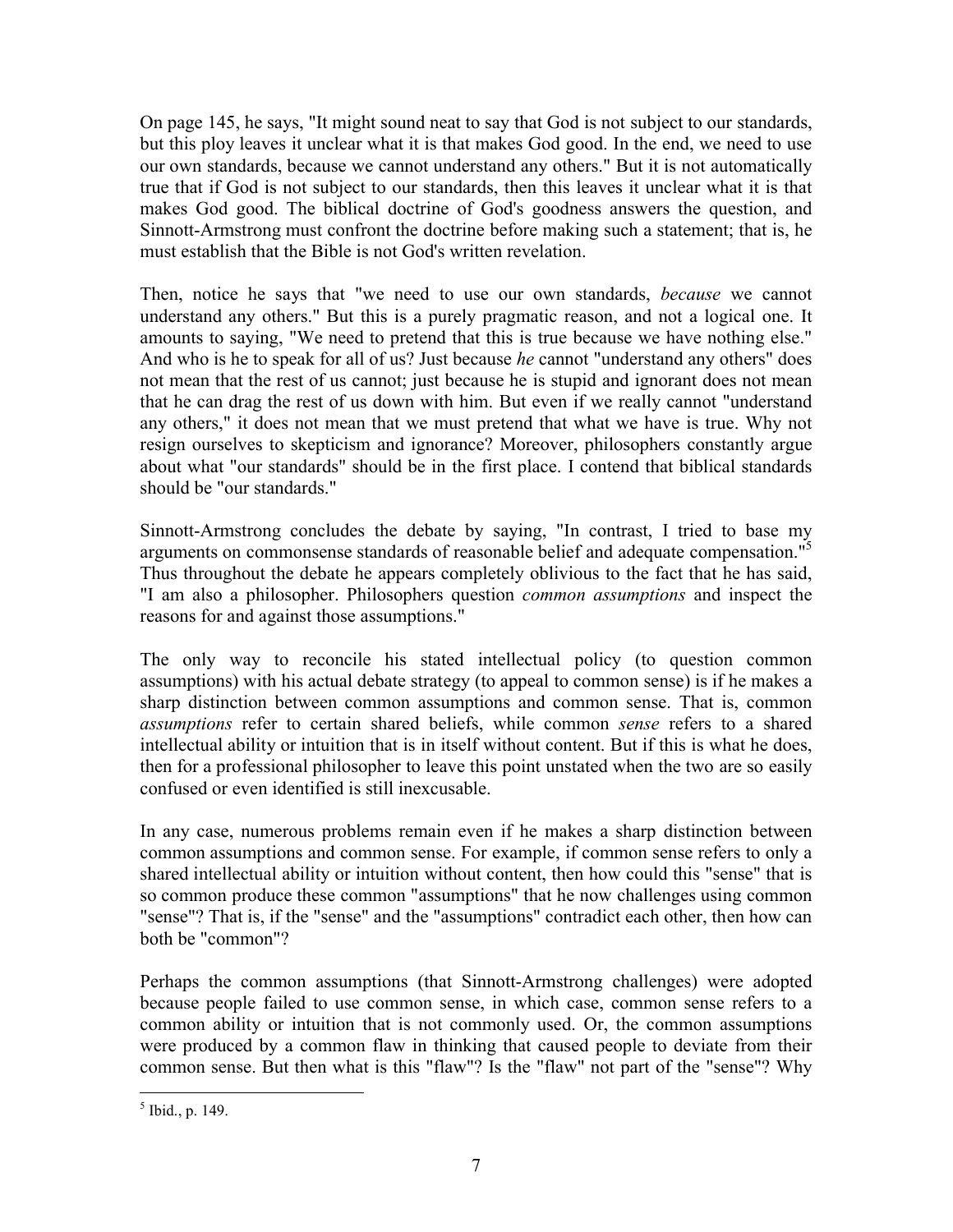or why not? And how does he know? Both of these views have problems, but we are already complicating the matter too much.

The truth is that Sinnott-Armstrong does *not* make a sharp distinction between common assumptions and common sense. He writes:

In contrast, I tried to base my arguments on *commonsense standards* of reasonable belief and adequate compensation. *These principles* are not peculiar to atheists. Most Christians also use the same standards in their everyday lives. More importantly, these principles are accepted by almost everyone who is not committed in advance either for or against the existence of God. That makes them neutral starting points. $<sup>6</sup>$ </sup>

He identifies the "commonsense standards" with "these principles." In other words, by common sense, he is not referring to a shared intellectual potential or ability apart from any content, but he is referring to actual common *beliefs*. In other words, in his mind, the commonsense standards *are* common assumptions. But if the task of the philosopher is to "question common assumptions," then why in the world does he not question the very common assumptions ("principles," "standards," etc.) that he is using, and on which his arguments depend?

He has stated that he is arguing against the existence of God because it is his job as a philosopher to question common assumptions, but then he turns around and argues as if truth is a matter of agreement and popular opinion. In another context, he might challenge the same fallacy in his opponent, but when he has no case, he employs the "everybody knows" strategy. Note that his error is not hidden, but both sides of his self-contradiction are explicitly asserted. On the one hand, for him the very purpose of the debate is to question common assumptions, but on the other hand, he bases essential parts of his arguments on common principles ("assumptions," "standards," etc.) without first questioning or justifying them.

Although glaring errors pervade his entire presentation, this illegitimate appeal to popular opinion is the only philosophical blunder that I intend to document. However, since the above quoted paragraph contains additional claims by him, I will briefly deal with them before moving on.

He says that the common principles on which he bases his arguments are affirmed not only by atheists, but also by Christians. Even if this is true, it does not show that his arguments are true, since he has yet to establish these principles, so that they can at best serve as the basis for an ad hominem argument. That is, perhaps these common principles are false, so that both atheists and Christians are wrong in believing them. But I say that they can "at best" support an ad hominem argument because they cannot even do that, since these are only principles that we supposedly agree on in our "everyday lives." He

 $\overline{a}$ 6 Ibid.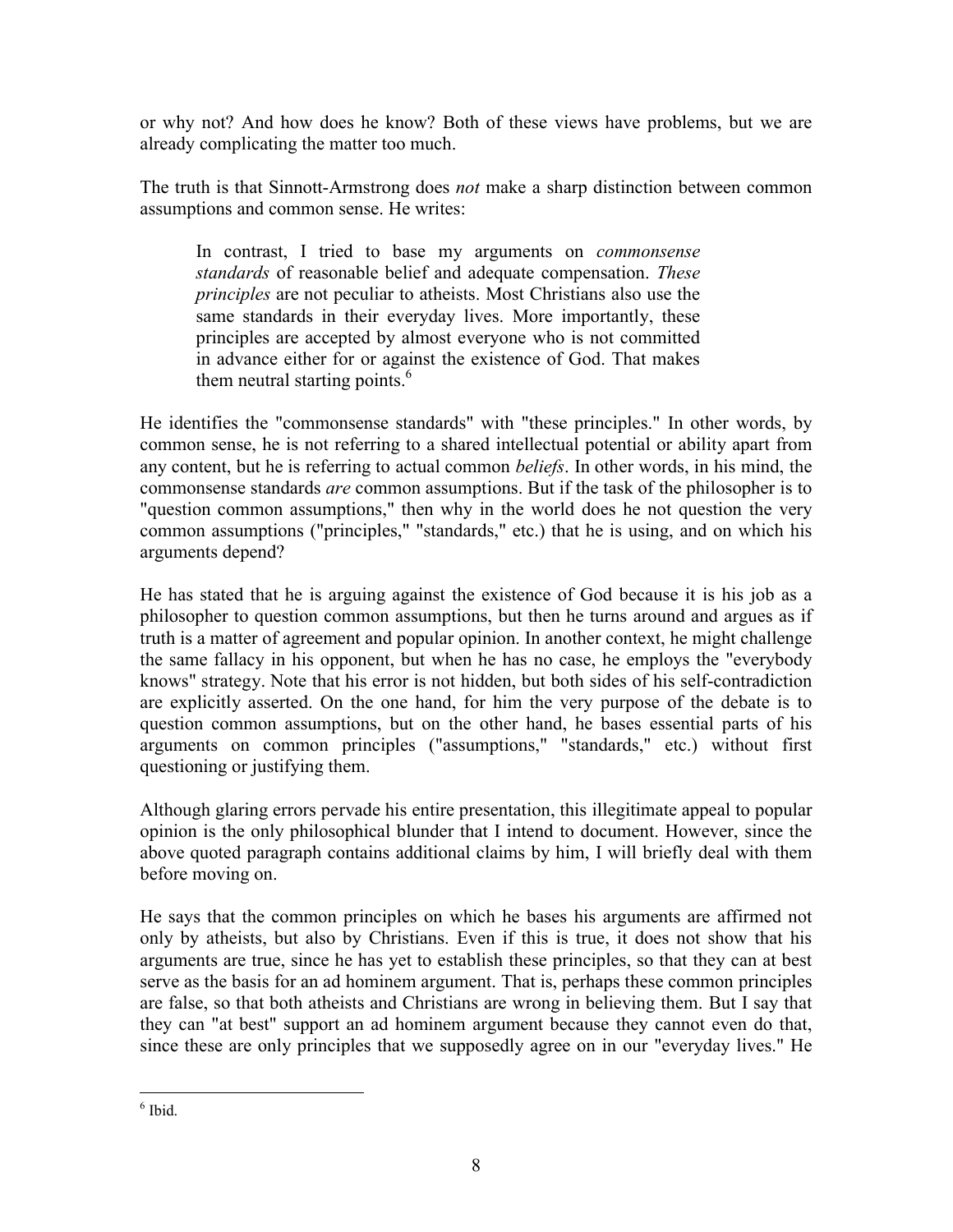has yet to establish that those principles that apply in our "everyday lives" necessarily apply to the current debate.

But his case is even weaker than this. Since he appeals to these supposedly common principles as essential premises of his arguments (and not as mere personal opinion that does not affect the soundness of his arguments), this means that it is also essential to his arguments that these principles indeed be common. This he fails to show or even attempt to establish; rather, he just asserts again and again the commonality of his premises. In other words, he says "everybody knows" when in fact nobody knows if everybody knows. How does he know what "most Christians" believe? Does he even know what most atheists believe?

At least equally problematic is the next statement, "More importantly, these principles are accepted by almost everyone who is not committed in advance either for or against the existence of God. That makes them neutral starting points."

He says that his premises are accepted by almost every neutral person. How does he know this? And who are these neutral people? Where are they? How does he know that it is possible to be neutral about God's existence? And how does he know that these people are neutral? Also, if there are so many atheists and neutral people out there, then why are the beliefs of Christians considered "common assumptions" that he claims to be his task to challenge as a philosopher?

He speaks as if almost one hundred percent of the human population already affirms his essential premises, but if so, this makes his premises much more common. But then, should he not start by challenging *those* common assumptions, instead of the Christians' assumptions, which now do not seem so common after all? And even if there are such things as "neutral starting points," why are they exempt from critical examination? Are they not much more dangerous, since they are so common and seemingly neutral, and so easily overlooked?

To assert that one should argue from neutral starting points entails another problem, namely, we can ask whether one's view toward neutrality is itself neutral. For Sinnott-Armstrong, to be "neutral" is to be not "committed in advance" (at least concerning the current topic of debate), but is he neutral about neutrality, or is he "committed in advance" to neutrality? If he is "committed in advance" to neutrality, then why should we trust him when he talks about neutrality?

If I make this the very point of debate – that is, if I propose to argue about whether we should be neutral about neutrality, and if I propose to first settle this issue as a necessary logical precondition to the debate about the existence of God – then will Sinnott-Armstrong appeal to neutral starting points again to establish his preference for neutral starting points? That is, will he appeal to the common assumptions of people who are neutral (not "committed in advance") about neutrality (if there are such people) in order to argue for his preference for neutrality?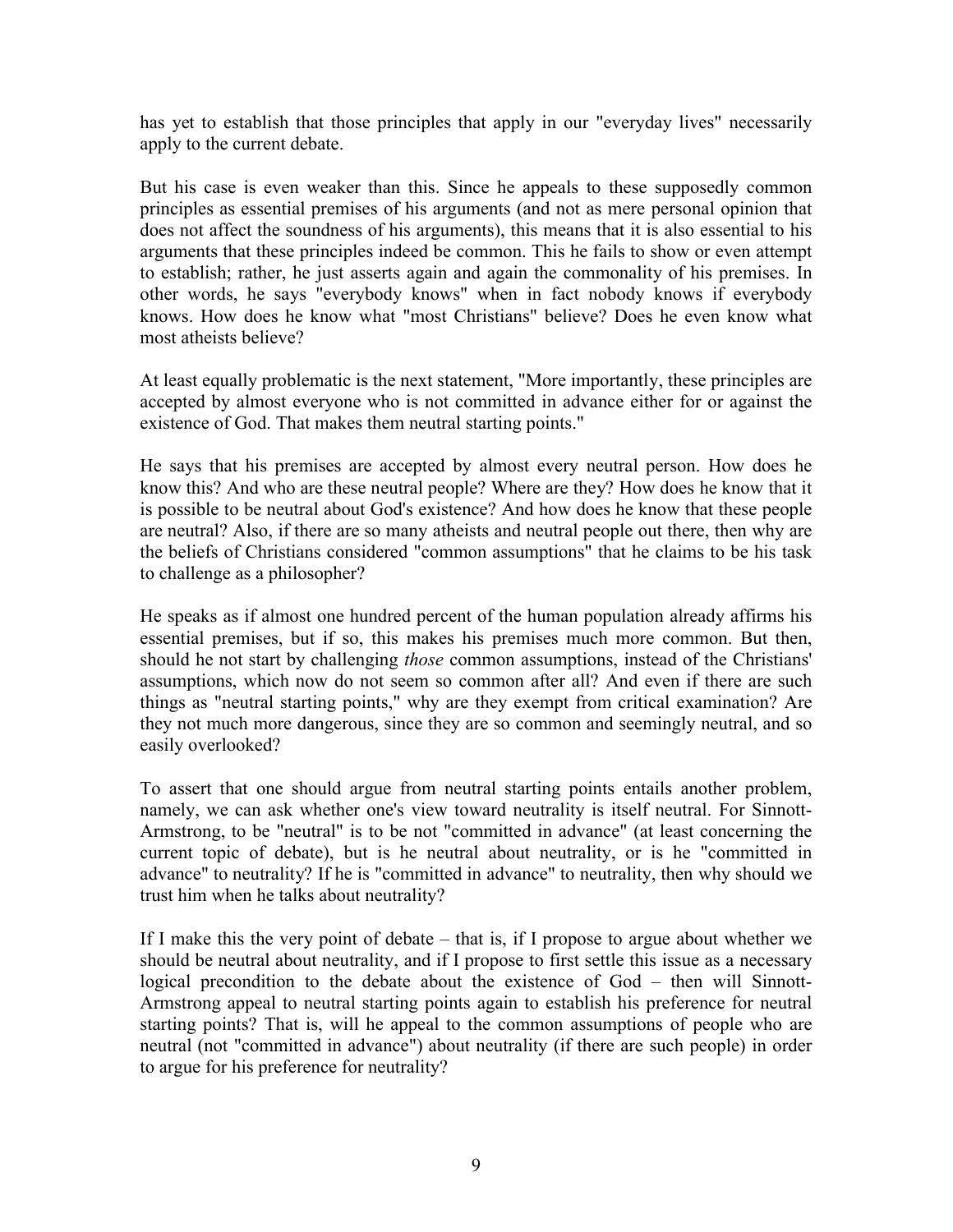According to his standard, he must find people who are neutral about neutrality, then discover what these people believe about things that are relevant to neutrality, and then use *these* beliefs as so-called neutral starting points to argue for his preference for neutral starting points. But do you know what happens after that? I will propose that as a necessary logical precondition to the debate about being neutral toward neutrality, we must first argue about whether those who are neutral toward neutrality were neutral about being neutral toward neutrality, and so on. This makes an infinite regress, and it also means that Sinnott-Armstrong has no rational right to his so-called neutral starting points when debating the existence of God in the first place.

Look how far the human race has fallen, that someone can be this stupid! Like all other non-Christian scholars, Sinnott-Armstrong is an intellectual fraud. He passes himself off as a professional philosopher, and claims to be one who examines the assumptions behind people's beliefs. Yet, at essential points in his arguments, he resorts to subjective intuition, common sense, and popular opinion. Professor of philosophy? I would not trust him to teach even elementary school debate. He is better off roaming the streets and picking up soda cans – at least then he would be making an honest living. Where are the scholars? Where are the philosophers? Where are the professors of this world? Has not God made intellectual mincemeat out of them?

You might exclaim, "What?! He calls himself a philosopher, and *this* is how he argues? What's wrong with him?!" I already told you – he is a moron. And remember, he is a trained and experienced professional philosopher, not just some drunken bum. But as long as he remains an unbeliever and rejects divine wisdom, all he can do is to dress up his stupidity a little. Although some philosophers might manage a more careful presentation, none of them are rationally superior in the substance of their arguments. If I can demolish them, so can you. What you need is to learn how to think biblically and logically, and to gain confidence in the superiority of divine wisdom.

## **YOU CANNOT GET THERE FROM HERE**

Why do non-Christians reason like Sinnott-Armstrong and think that they are still practicing valid reasoning? It is because they cannot reach their desired conclusions by necessary inferences, and so they simply agree among themselves to redefine the standard of rational argumentation to something much lower, that is, something that is outright *invalid*. "Valid" reasoning is thus defined by agreement, and not by logical necessity.

Early on in his debate against Craig, Sinnott-Armstrong writes:

If we were not allowed to reach any conclusion without being completely sure, then we would never be allowed to reach any conclusion on any important matter, since we can never be completely sure about anything important (at least if it is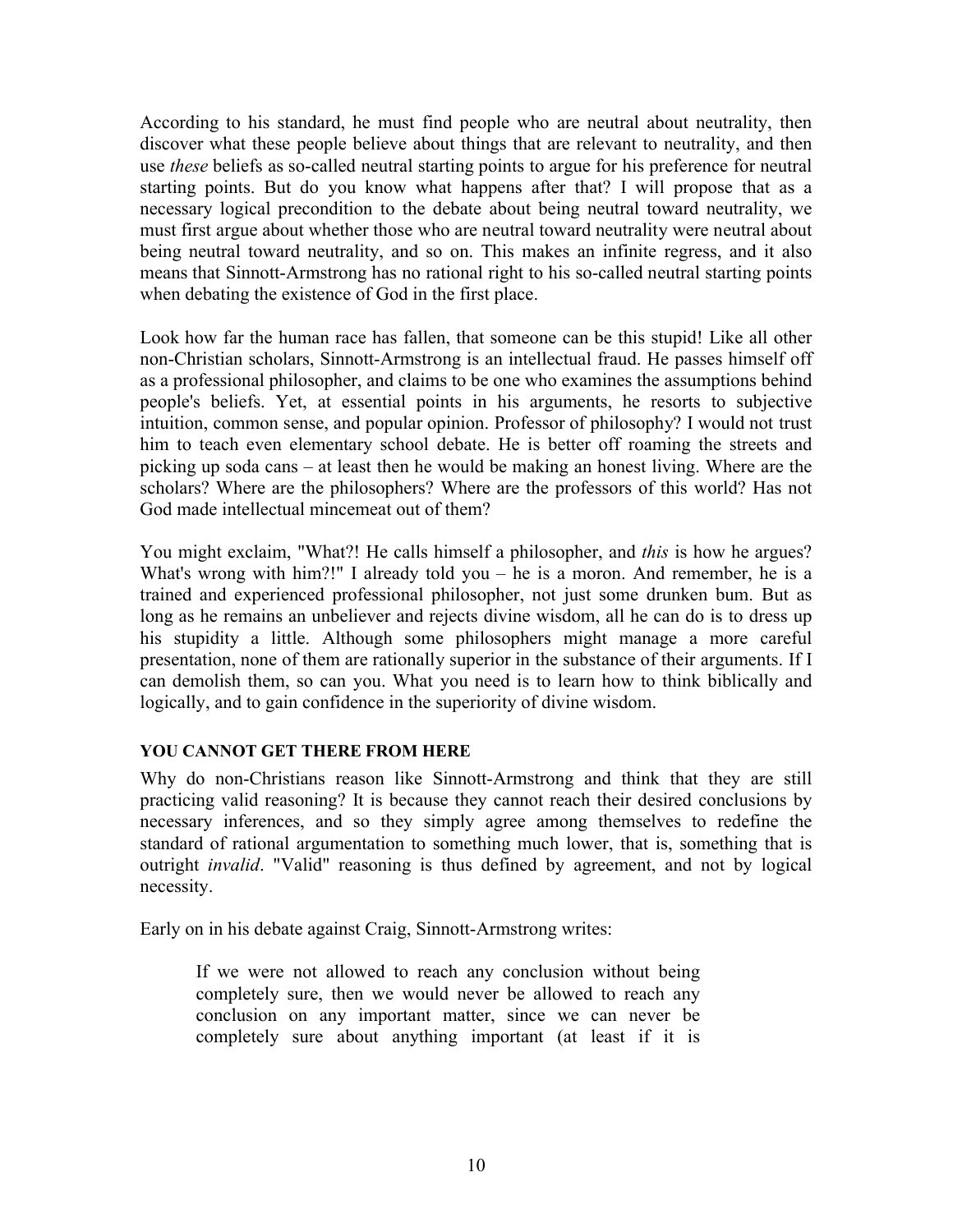controversial). The demand for certainty leads to ignorance and inaction $<sup>7</sup>$ </sup>

This is a significant admission. He concedes that *he* "can never be completely sure about anything important."<sup>8</sup> That is, the conclusions of his arguments are never reached by necessary inferences from the premises, but by logical leaps, and this is what makes his conclusions "uncertain," or as I would say, invalid and irrational, to be dismissed in rational debate.

Although he adds, "at least if it is controversial," this does not help him at all; rather, it confirms that he regards validity and certainty as directly related to agreement, and not logical necessity. The implication is that a conclusion is more "certain" the more it is agreed and non-controversial; its certainty is not measured by the logical rigor by which it is reached. On the other hand, he later says that a philosopher is supposed to "question *common* assumptions"!

Of course, some non-Christians still insist on defining valid reasoning by logical necessity, but then they face the problem of not being able to formulate valid arguments. Some of those who are aware of this dilemma give up on the possibility of attaining positive knowledge of anything, and they become skeptics and agnostics. However, as I have shown elsewhere, they cannot logically remain in these positions, since skepticism and agnosticism are self-contradictory. Rather, they must either adopt the biblical worldview or become insane. Most choose the latter.

Sinnott-Armstrong realizes that he cannot logically establish "anything important,"<sup>9</sup> and thus he makes logic and certainty a purely pragmatic matter. That is, he says that if we must be completely sure, then we would never reach any conclusion on any important matter. Then, instead of saying, "Therefore, we can never reach any conclusion on any important matter," he in effect says, "But we want to reach some conclusions no matter what, so let's just change the rules." That is, "If we follow the rules, then we will never get there; but we want to get there, so let's just change the rules." Although he cannot logically escape skepticism, he stays away from skepticism just because he dislikes it, and because he wants to retain the right to make assertions about various things, even when he has no such right.

Non-Christians are not just practicing this pragmatic redefinition of rationality, but they are actively teaching it. Again, we are aware that some non-Christians still think that they can establish their conclusions by logical necessity, but in reality they really cannot. In fact, none of their arguments are rationally superior to Sinnott-Armstrong's arguments in substance. The difference is that they refuse to admit it; it is a different kind of selfdeception than what people like Sinnott-Armstrong is practicing. Therefore, one of the things that we should do when debating against them is to show that their arguments are

 $<sup>7</sup>$  Ibid., p. 95.</sup>

 $8$  He applies the "we" to all of us, but I would reply, "Speak for yourself!" He does not represent us when our worldview and arguments are different from his and immune to the problem.

<sup>&</sup>lt;sup>9</sup> I would remind the reader that he can speak only for himself.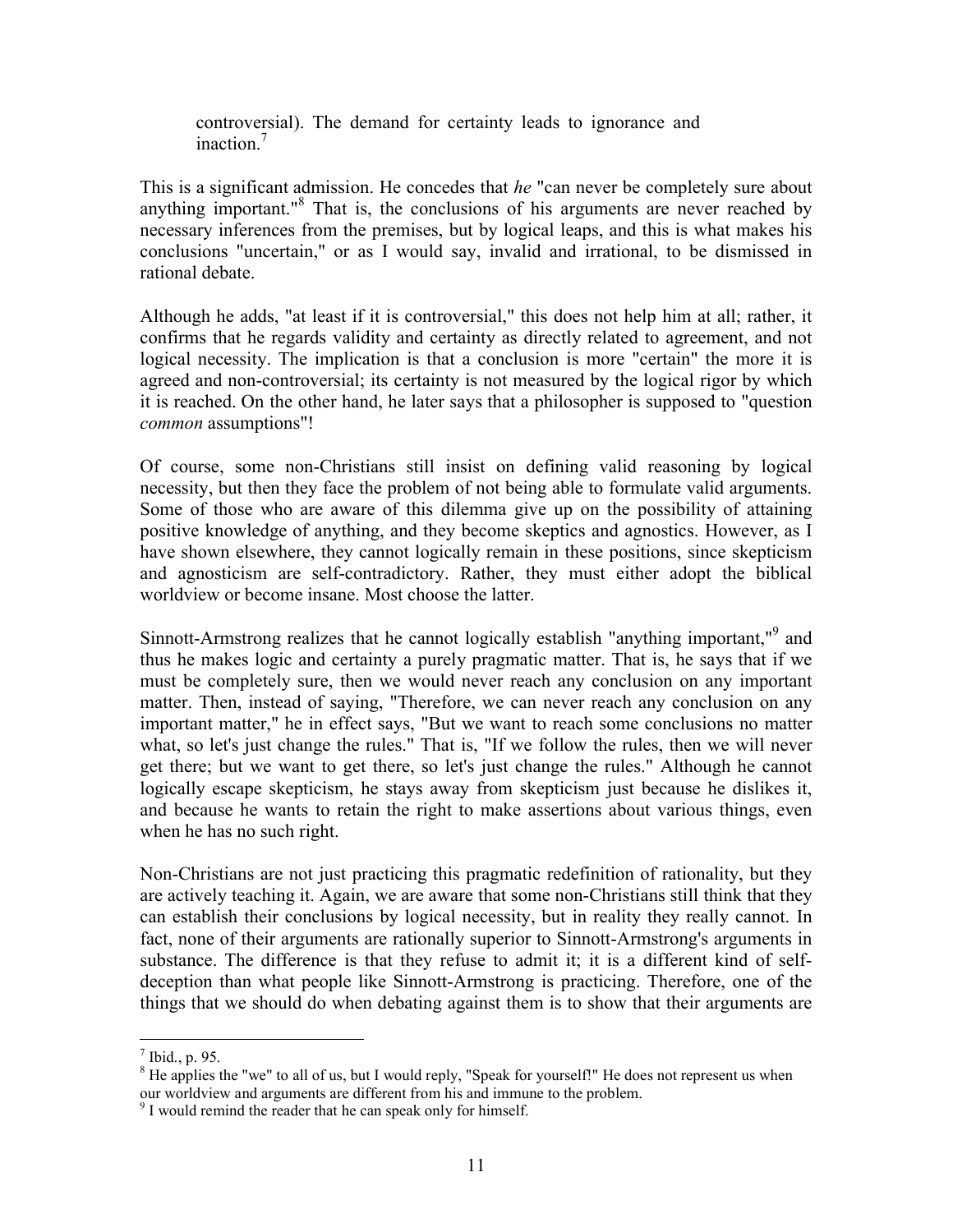just as fallacious. However, right now we are discussing those non-Christians (much more numerous than you might think) who admit that they cannot establish "anything important" (I would say "anything at all") by logical necessity, but who still wish to consider themselves rational, so that they simply redefine rationality and valid reasoning.

In what follows, I will use David Zarefsky as an example. Among his numerous credentials and achievements, Zarefsky is Professor of Argumentation and Debate and Professor of Communication Studies at Northwestern University. Therefore, as with Sinnott-Armstrong, let no one say that I have deliberately chosen an inferior specimen as an example of non-Christian foolishness.

In his syllabus for a course on argumentation, $10$  he refers to deduction and induction, and he expresses his view on logical validity in these terms, so it would be helpful to briefly define them, and review their differences.

Deduction is the process of reasoning by which the conclusion is inferred from the premises by logical necessity; on the other hand, induction is the process of reasoning by which the conclusion is *not* inferred from the premises by logical necessity. In deduction, the conclusion includes only information that is already contained in and necessarily implied by the premises; but in induction, the conclusion includes new information that is *not* already contained in and necessarily implied by the premises.<sup>11</sup>

In other words, an inductive argument yields a conclusion that is *supposedly* but *not necessarily* implied by the premises. For this reason, induction is always a formal fallacy; that is, the conclusion is never certain, never rationally established. In fact, since the conclusion is not necessarily implied by the premises, there is no way to logically show that there is any necessary relationship at all between the conclusion and the premises.

With the above in mind, he writes, "Formal reasoning is not seen as the prototype of argumentation in recent scholarship."<sup>12</sup> By "formal reasoning," he is referring to deduction, when "one actually reason[s] in syllogistic form."<sup>13</sup> In his view, "Most argumentation is not represented by a form in which the conclusion contains no new information."<sup>14</sup> But he does not conclude, as I would, "Therefore, most argumentation is fallacious." Instead, he says that argumentation "involves enabling an audience to move from what is already known and believed to some new position," and "This movement involves *a leap of faith* that the arguer seeks to justify."15

He goes on to say, "*Judgment* is needed because absolute proof is not possible, *yet* decisions must be made.<sup>"16</sup> In other words, subjectivity is introduced into the process

 $\overline{a}$ 10 David Zarefsky, *Argumentation: The Study of Effective Reasoning, Part 1 and Part 2* (The Teaching Company, 2001).

<sup>&</sup>lt;sup>11</sup> Zarefsky agrees with these definitions (*Argumentation, Part 1*, p. 13-15).<br><sup>12</sup> *Part 1*, p. 15. <sup>13</sup> Ibid.

 $14$  Ibid.

 $15$  Ibid.

 $16$  Ibid., p. 17.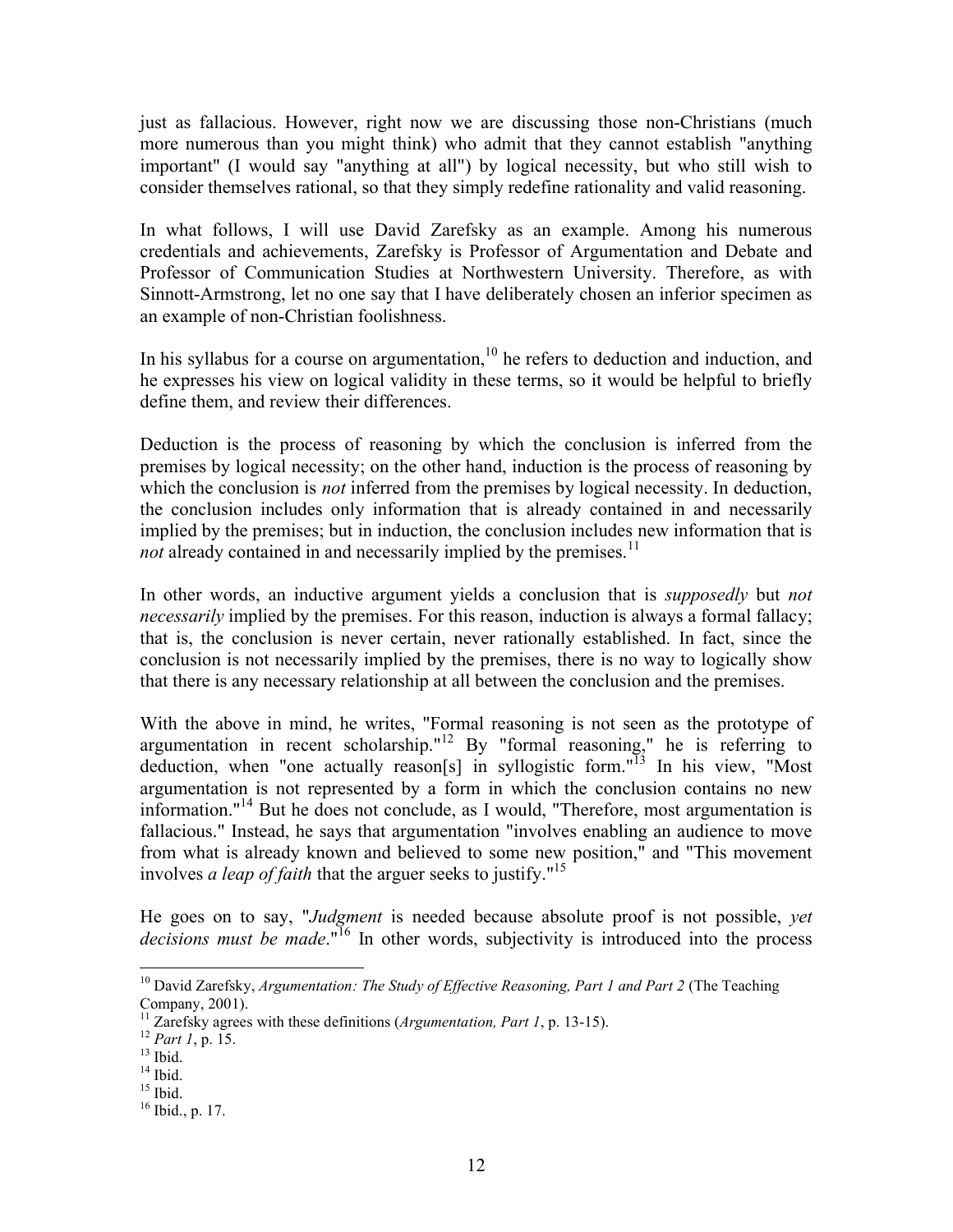because of pragmatic concerns, that is, because "decisions must be made." He continues, "Judgment is sought by giving sufficient reason that a critical *listener* would *feel* justified in *accepting* the claim."17 Instead of being objectively and logically demonstrated, the claim is "accepted" if the listener "feel" that it is justified. Thus for Zarefsky, "Adherence of the critical listener becomes the *substitute* for absolute proof."

In other words, realizing that for them deduction is unrealistic and often impossible, non-Christian philosophers have chosen to abandon deduction, and instead they have decided to rely on subjective judgments toward inductive arguments.

But then, this means that all of their arguments are logically invalid. Zarefsky admits, "Applying the concept of validity beyond formal logic is tricky."<sup>18</sup> Why? "Because the claim does not follow from the evidence with certainty, we cannot say that if the evidence is true, the claim *must* be true."19 We may ask, "If it does not follow *with certainty*, then does it follow *at all*?" In any case, what does he do? Does he then write, "Therefore, we must concede that our arguments are invalid, and we must be honest and admit that our conclusions are mere subjective non-rational or even irrational opinions and speculations"?

No way! Instead of saying that all their everyday arguments are invalid he says, in effect, "Let's *redefine* validity! Let's *agree* that even our leaps of faith are logically valid!"20 You might say, "But we still must have a 'check on the process of reasoning,<sup>21</sup> don't we?" "Of course," Zarefsky replies, "This function is achieved by focusing on *experience* rather than form."<sup>22</sup> That is, rather than thinking of validity as a matter of necessary inference, he proposes that "A general tendency develops over time for certain reasoning patterns to produce good or bad *results*."23 Like Sinnott-Armstrong, he makes reasoning a purely pragmatic endeavor rather than a rational one. It is also suggestive that his course is entitled, "Argumentation: The Study of *Effective* Reasoning," whereas if I were to teach a course on argumentation, I would instead entitle it, "Argumentation: The Study of *Necessary Inference*."

You see, non-Christians have given up on rationality, because they cannot live up to its demands. Still, they want to go through the motions of reasoning, and they want to consider themselves rational. So they have redefined rationality as a matter of agreement rather than logical necessity. They cannot get from "here" to "there," but they still want to get "there," so they decide to just take a leap of faith. If this sounds irrational and invalid, then they will just agree to *define* it as rational and valid.

Therefore, to put it plainly, their strategy is that, "If you can't get from here to there, just cheat. And if everybody cheats, then we will all look fine to one another. Although our

 $^{22}$  Ibid., p. 9.

<sup>1</sup>  $17$  Ibid.

<sup>&</sup>lt;sup>18</sup> *Part 2*, p. 8. <sup>19</sup> Ibid.

 $20$  Ibid., p. 8-10.

 $21$  Ibid., p. 8.

 $23$  Ibid.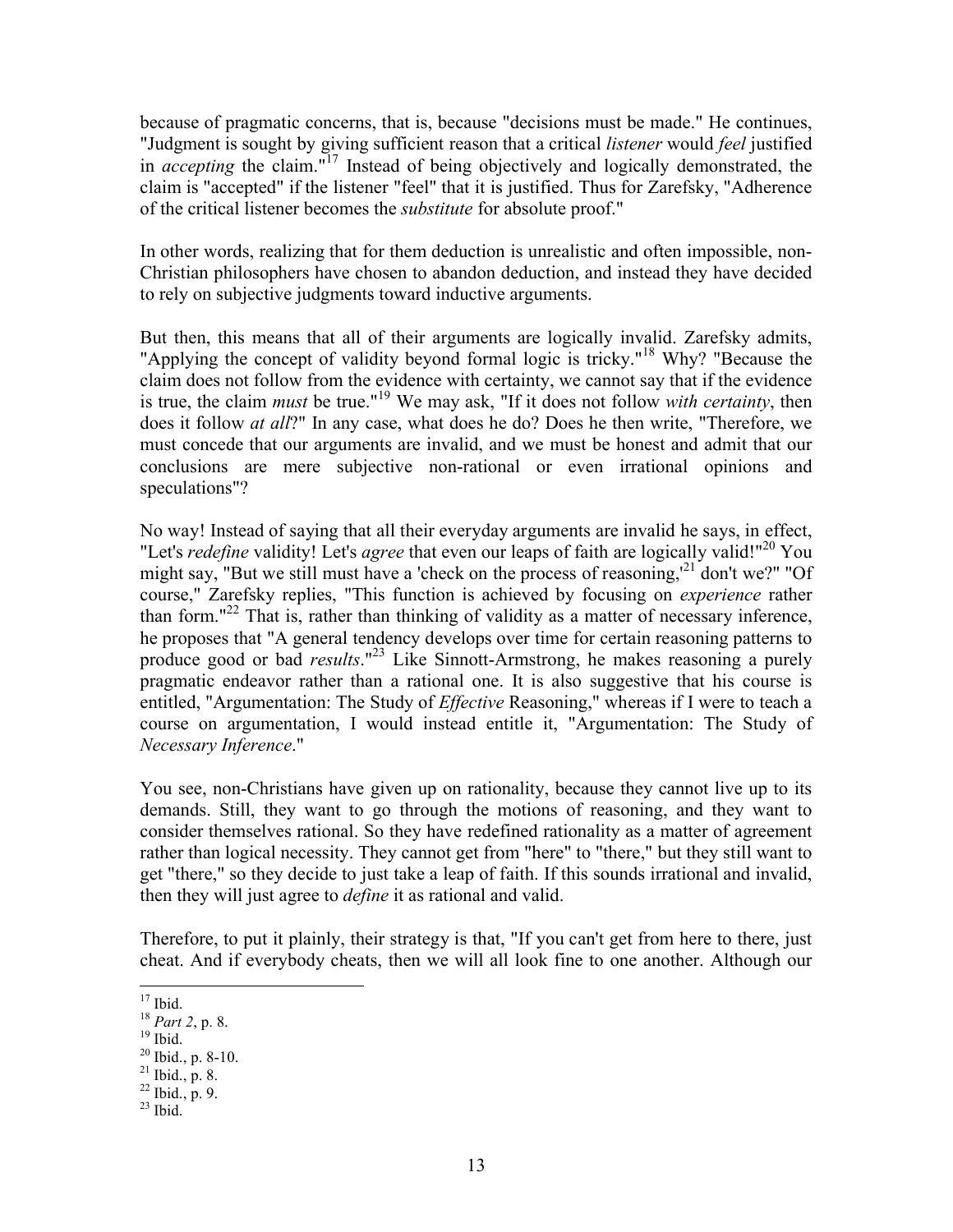conclusions are reached by leaps of faith, we would still like to think of ourselves as rational, so let's just *agree* that we are rational no matter what." In other words, it is rationality by agreement or by pure fantasy, and not by logical necessity or necessary inference.

You might exclaim, "What?! Are they stupid or something?" Yes, they are stupid, and these are the same morons who attack your faith and call you irrational. They are desperate and dishonest. They are finding it impossible to remain rational apart from reliance on God's revelation, but they refuse to admit it. The pragmatic approach stems from the realization that they cannot arrive at the conclusions that they wish to prove by deduction, because given their non-Christian epistemologies, it would be impossible to begin from self-authenticating premises from which they can deduce true conclusions by logical necessity. And even though there are still some non-Christians who try to live up to the standard of deduction, they cannot do it on the basis of their non-Christian epistemologies and first principles. Therefore, either way, we win.

#### **CHRIST OUR REASON, REASON OUR WEAPON**

The Bible tells us that Christ is the Logos of God – that is, he is the Word, the Wisdom, the Logic, or the Reason of God (John 1:1). Therefore, whoever rejects Christ rejects Reason itself. Those who attack Christianity war against Reason, so let it never be said again that the unbelievers employ reason or logic to challenge Christianity – that *never* happens. Rather, their strategy is to attack our faith with irrational and unwarranted assertions and speculations. On the other hand, Christ is our champion, and Scripture/Reason is our weapon.

The non-Christians will claim that Reason belongs to them, and this confuses many misinformed Christians. But as I have illustrated above, although they may try to place the Rock of Reason on their own shoulders, and proclaim it as their God and them its servants, they cannot bear its demands, and ultimately Reason suffocates and crushes them. They slither from under it and try to excuse themselves from it and to redefine it. Then, they hit upon the idea that they could patch together a huge ball of dung and call *that* Reason and Logic – it is much lighter, and surely no one would notice! But the biblical apologist will crush both them and their ball of dung with the Rock of Reason, from which they have tried so hard to escape.

I have used Sinnott-Armstrong and Zarefsky only as examples, but all other non-Christian thinkers are just as mentally feeble. Whether it is Michael Martin, Kai Nielsen, or some other non-Christian in the past or present, it makes no difference. Their irrationalism is necessarily connected with their rejection of the biblical worldview; anyone who plays in dung would stink. And since their way of arguing is not just unknowingly practiced, but deliberately and systematically taught to their students, future generations of non-Christians can only become worse and worse.

This brings us to an important point mentioned earlier. Can even children defeat these non-Christian professors in debate? They certainly can, if they are properly trained by their parents and their pastors. God has already made the unbelievers foolish (1